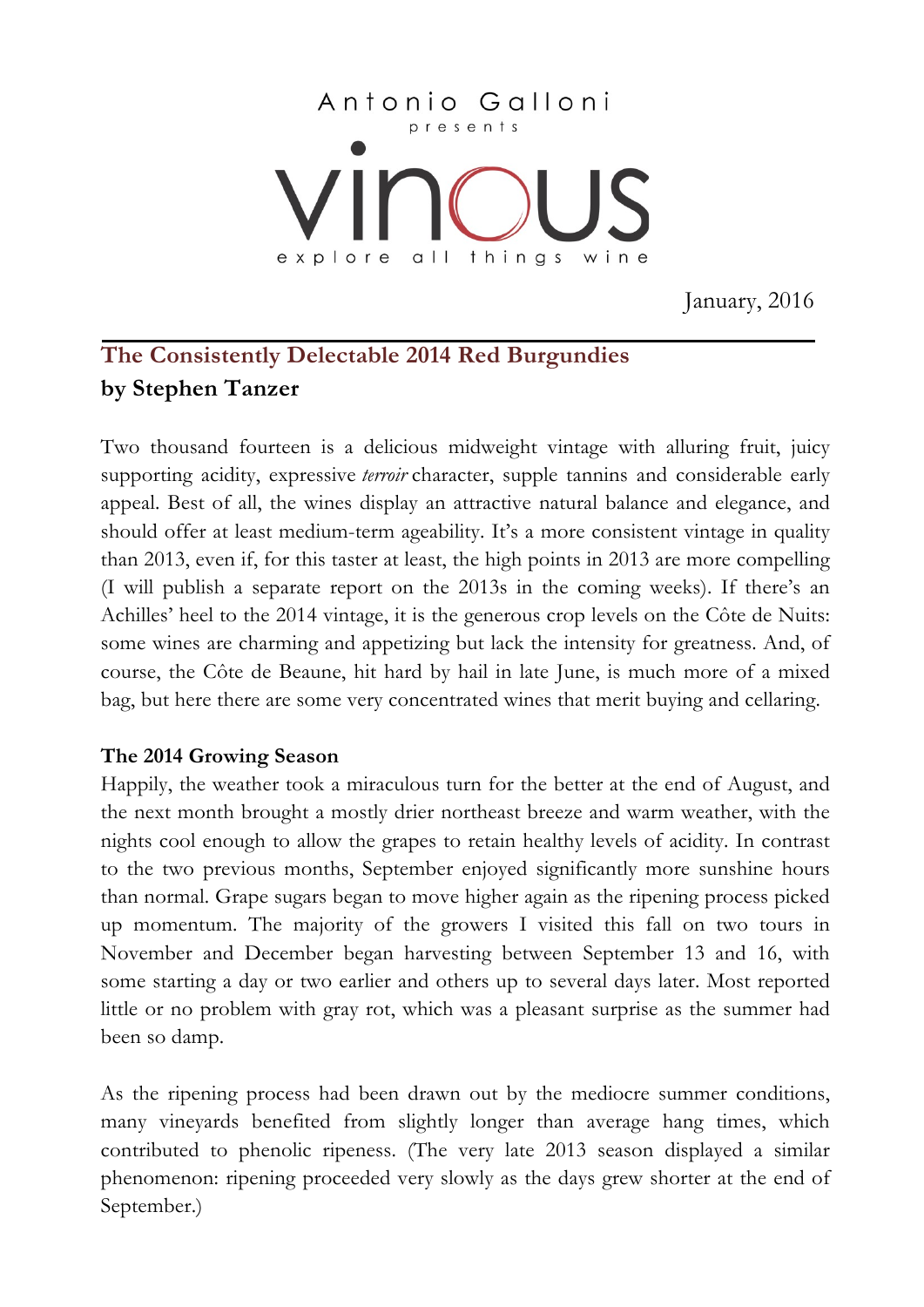Some growers may have started harvesting short of full ripeness owing to their qualms about acid rot or impending gray rot but grape sugars were normally in the range of 12% to 12.8% and chaptalization was rarely much more than half a degree. Yields tended to be average to a bit higher than average on the Côte de Nuits but much lower on the Côte de Beaune, and microscopic in the vineyards hit hardest by hail. Total acidity levels in the wines were average to slightly above average; malic acidity was lower than it had been in 2013 but considerably higher than in the hot, early 2015 season.

## **The Vinification of the 2014s**

Most of the producers I visited this fall reported doing careful extraction, often cutting back on *pigeages* (punching down of the cap during fermentation) in favor of *remontages* (pumping over). They were afraid of getting harsh tannins from the grape skins and, more importantly, from the seeds, which were not always fully ripe. Some cut back on the use of whole clusters during fermentation because they were not totally confident about the ripeness of the stems and feared the introduction of excessively herbal elements. On the other hand, judicious use of stems could add complexity as well as an element of energy to the wines.

Most growers reported that color came easily in 2014, even where extraction was gentle. Still, many chaptalized lightly to extend their fermentations in search of a bit more glycerol in their wines. In many cellars the malos finished on the early side but in others they lasted until late spring or early summer.

A few growers admitted that they found volatile acidity in some of their lots and sold them off, but most said that their VA levels were normal, with no trace of acid rot from the flies. By most accounts, the action of the yeasts during the fermentation process essentially consumes the acid rot anyway, so the growers are confident that wines that show normal levels of volatile acidity after vinification will be stable in bottle.

#### **The Style of the Wines**

In brief, the 2014s are succulent and easy to drink. On the Côte de Nuits, 2014 is a vintage of moderately fleshy, ripe wines with lovely transparency to *terroir*. Many wines display the high-pitched floral and mineral aromas that I crave in my Burgundies, although the colder 2013s may hold out even more appeal for those who love piquant treble notes of blood orange, cranberry, pomegranate and white pepper. The 2014s generally show more red fruits than black, although there are numerous exceptions to this rule. Tannins are mostly fine-grained and ripe. Two thousand fourteen is a vintage mainly destined for medium-term drinking (say, within 5 to 10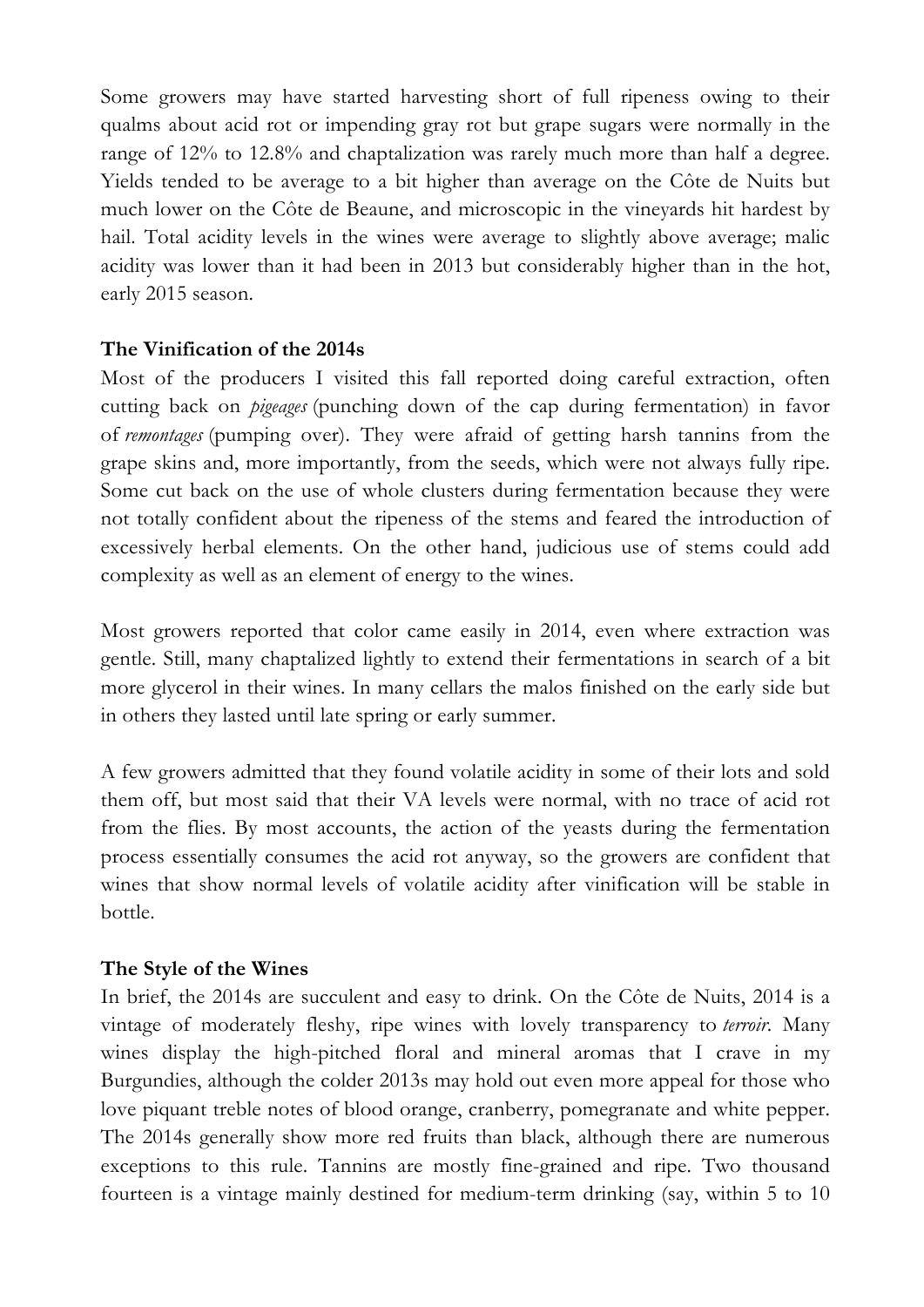years after the vintage for village wines, 7 to 14 for premier crus and 10 to 20 for grand crus) but the most concentrated and best-balanced wines may surprise with their longevity. These wines are rarely austere in the early going and a large percentage of them should give great pleasure in their youth. At this point I'd venture that the wines are unlikely to shut down hard as the 2012s have.

Some growers believe that on the Côte de Nuits the vintage favored Vosne-Romanée and Chambolle-Musigny. In these villages vine yields were moderated by minor hail losses (generally in the range of 10% to 25%), which could mimic the effect of a natural green harvest. Insiders who favor these two villages said that crop levels frequently went a little too high in Gevrey-Chambertin. Others I spoke with indicated a preference for the wines of Gevrey, owing to generally lower precipitation totals during the summer and fuller ripeness of tannins. I would not make village-by-village generalizations based on the wines I've tasted to date, but I *did* find a lot of outperformers in Charmes-Chambertin and Bonnes-Mares, while Clos Vougeot seemed more variable in quality than usual, with some wines lacking in fruit expression or finishing with dry-edged tannins.

The wines from the Côte de Beaune rarely show the class or aromatic lift of the better examples from the Côte de Nuits, and many convey an impression of irregular ripeness. Some betray tough tannins from hail damage—even though most growers maintain that the hail came early enough in the season not to cause any obvious off tastes. Still, the best examples from the Côte de Beaune, including some wines made from tiny crop levels, are more concentrated than those from the Côte de Nuits and may well require more patience (the same can be said about 2013). When favorable weather returned at the end of August, vines carrying precious little fruit could get ripe in a hurry—and sometimes even a bit chocolatey. I found a number of standouts from the village of Volnay.

## **Whither Burgundy?**

The crisis in Burgundy today is one of quantity, not quality. There's simply not enough red Burgundy to satisfy the world's thirst, and there is no immediate help on the horizon. The most obvious cause of low yields the past few years has been the damaging hailstorms in 2012, 2013 and 2014, which have repeatedly decimated the Côte de Beaune but have also reduced the size of the crop in some villages of the Côte de Nuits. And because hailstorms can cause damage to the canes that will be kept during pruning for the following vintage, some particularly hard-hit vineyards on the Côte de Beaune will be struggling to return to health for at least a few years.

Climate change has not only resulted in more violent storms and extreme weather in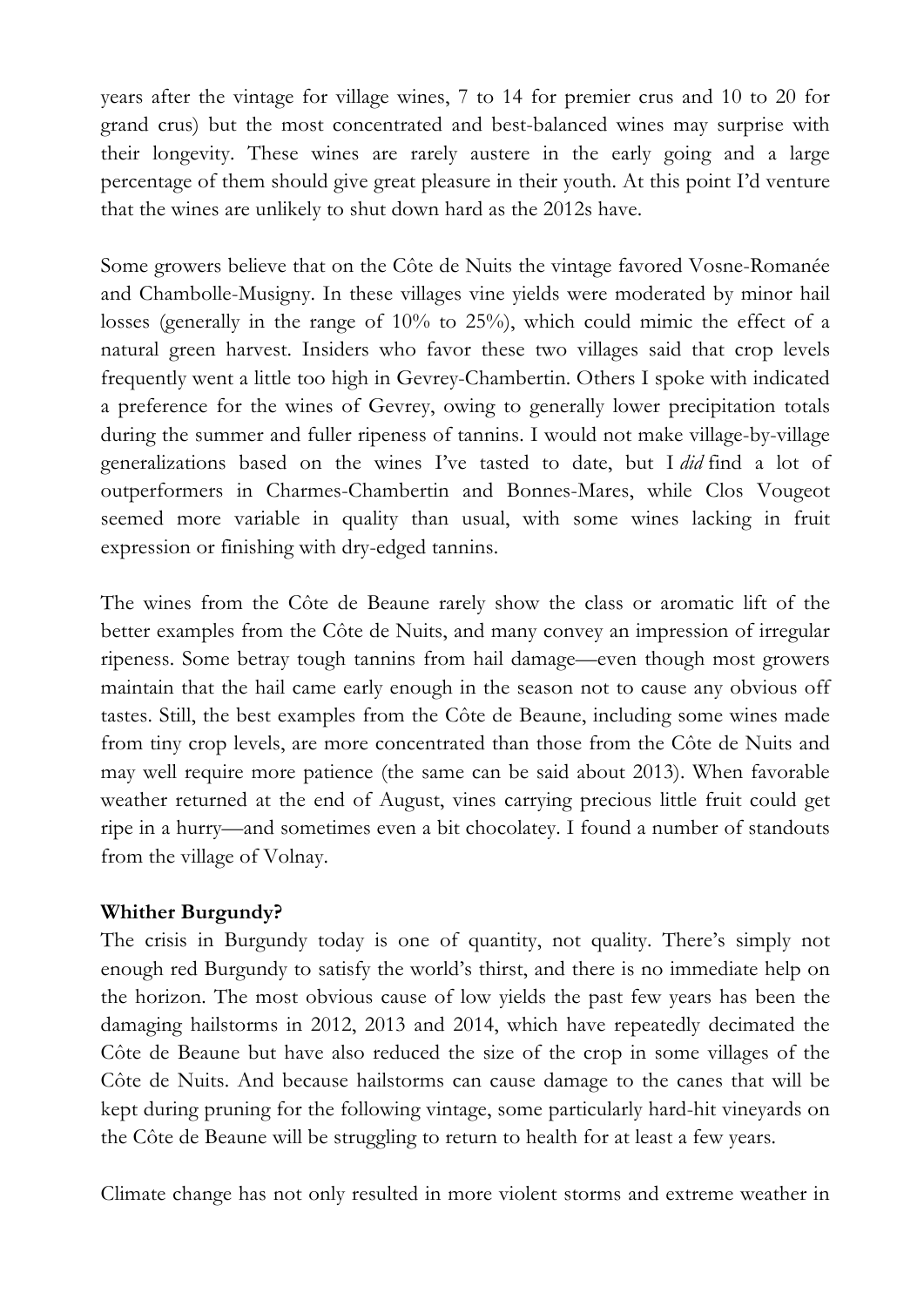general but has also had an impact on the shape of the growing season. In some recent years, spring has come freakishly early, while the flowering in 2013 was the latest in decades. Some recent summers have been very hot and dry, with an unfavorable distribution of rainfall, so the vines have been affected by sunburn and drought stress. Unusually mild winters the past couple of years have created the conditions for a host of insect pests and other vine maladies. Even during my time in Burgundy in December the weather remained unusually mild for the season, and many growers were longing for at least one extended spell of frigid temperatures this winter to put the vines into deep sleep and kill the bugs in the soil.

Climate change is just one influence on crop levels. Declining production is another. After World War II, France took much of its excess supply of potassium that had gone into bomb production and used it to fertilize its fields for farming and grapegrowing. This had the effect of increasing yields, which was a positive outcome after the war. Meanwhile, excessive use of chemical pesticides had the effect of shrinking the diversity of microbiology in the soil and weakening the resistance of the vines to disease pressures.

The advent of organic and biodynamic farming and the virtual elimination of chemical pesticides have been huge pluses for the life of the soil, but the vines need time to adapt to the changes. There's more competition among vines for nutrients in low-vigor organic vineyards, and the movement away from the use of herbicides and towards plowing of the soil has also reduced yields because plowing rips up the surface roots. Some growers estimate that in the first two or three years after a grower abandons herbicides, up to 20% of his vines will die or be seriously weakened as a result of plowing.

The best growers, those who wouldn't vinify grapes they wouldn't want to eat, are likely to thin their clusters and remove the less-ripe grapes shortly after the *veraison* or do additional passes through the vines to eliminate less-than-perfect fruit (as well as to aerate their clusters in order to forestall rot and to facilitate ripening). Careful elimination of rotten, overripe or underripe fruit at harvest-time, either in the vines or on increasingly sophisticated sorting tables, further reduces production. Growers know that they must make clean, concentrated wine to get strong reviews and higher prices, and rising prices in turn have provided the *vignerons* with the financial wherewithal to practice labor-intensive techniques and further limit yields.

Yet perhaps the single most important cause of declining yields is simply the high average age of vines in Burgundy. Many of the old vines are virused or vulnerable to various other vine maladies and thus are producing less fruit with each passing year.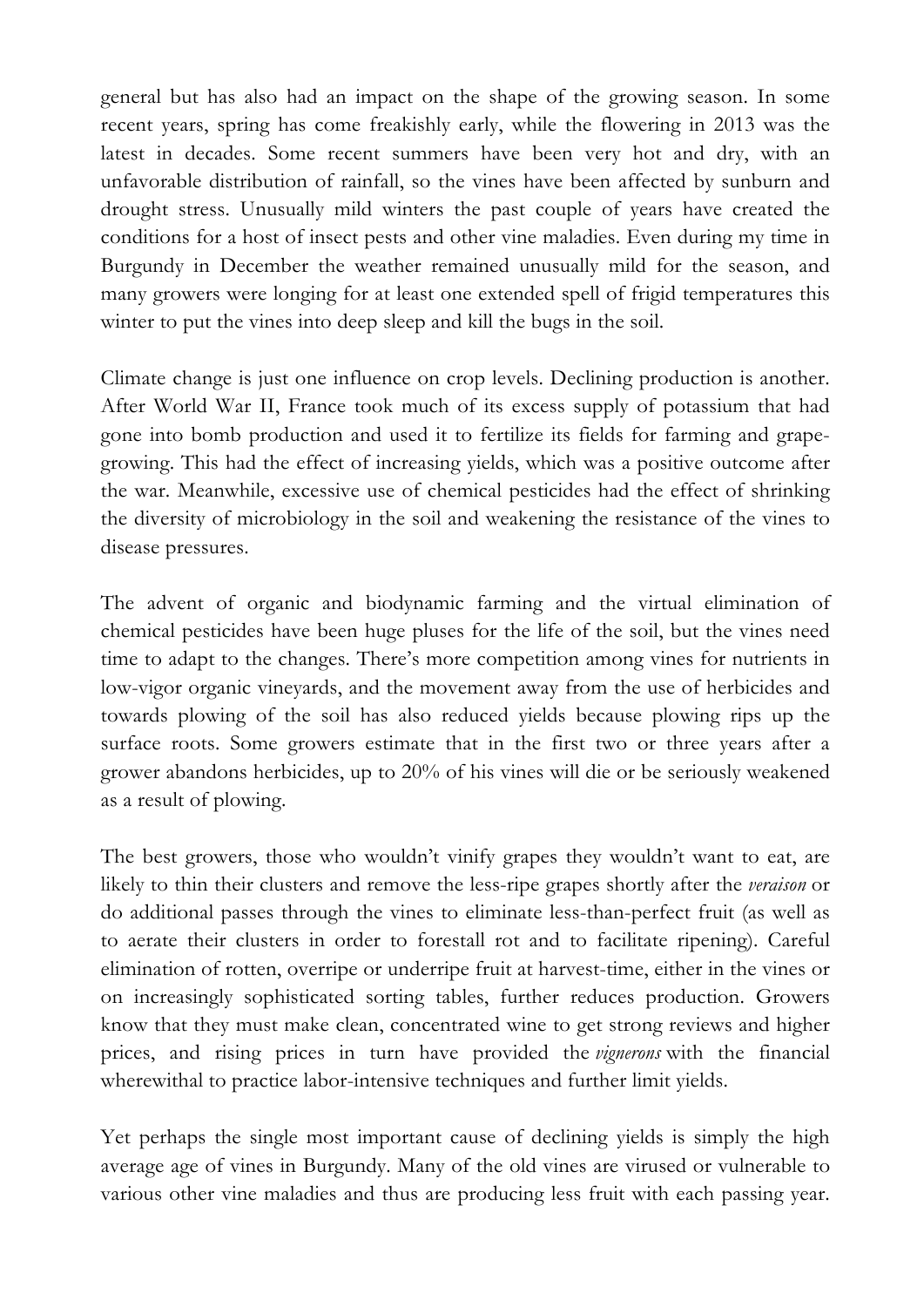For most small growers, though, the financial burden of replanting old parcels is prohibitive.

Today, both the prices of wine and vineyard land are at record levels, and the stock of wine in producers' cellars has fallen virtually to zero. It's a serious economic challenge for a grower to tear out and replant a plot of vines because for a good decade there will be no production from that parcel (including the minimum of four or five years that the soil should be allowed to lie fallow). In fact, the lack of production can last much longer than this, as the best estates do not use young-vines fruit in their top cru bottlings for at least seven or eight years, and sometimes much longer. And, of course, those estates that have suffered severe financial hardship in recent years from not having enough wine to sell are even less likely to undertake significant replanting programs.

Today, more and more grape-growers simply replace dead or unproductive vines rather than replanting entire plots. A new plant still generally needs seven or eight years to produce adequately, because it must compete with the older vines around it, and a percentage of these replaced vines fails completely. At best, replacing missing plants (referred to as *repiquage*) is a stopgap measure. It's only the replanting of entire parcels that will provide the next generation with the ability to get consistent crop levels over a period of decades, and only the largest and wealthiest properties are in a position to adopt a longer-term perspective.

Bottom line: Short of a worldwide depression, don't expect Burgundy prices to come down any time soon. Even if prices have more or less stabilized after most producers hiked prices for their 2012s, the small and already much-hyped 2015 crop will almost certainly be yet more expensive.

## **Domaine de la Pousse d'Or**

Probably the most important thing to know about the wines that Patrick Landanger makes at his Domaine de la Pousse d'Or is that he is willing to take risks to wait until his grapes reach potential alcohol levels of at least 12. 8%. And the grapes were fully ripe in 2014, he told me in November. The crop levels were higher than those of the previous year but the material was a bit richer, he added.

As is normal at this estate, the 2014s had been in *cuve* since mid-October and were slated to be bottled in January. Landanger, whose son Patrick now vinifies with him, told me that he only filters the bottom one-sixth of every tank. He attempts to accentuate *terroir* differences by aging all of his wines in 30% new oak from Séguin-Moreau and François Frères. Landanger's purchase of the old Moine-Hudelot estate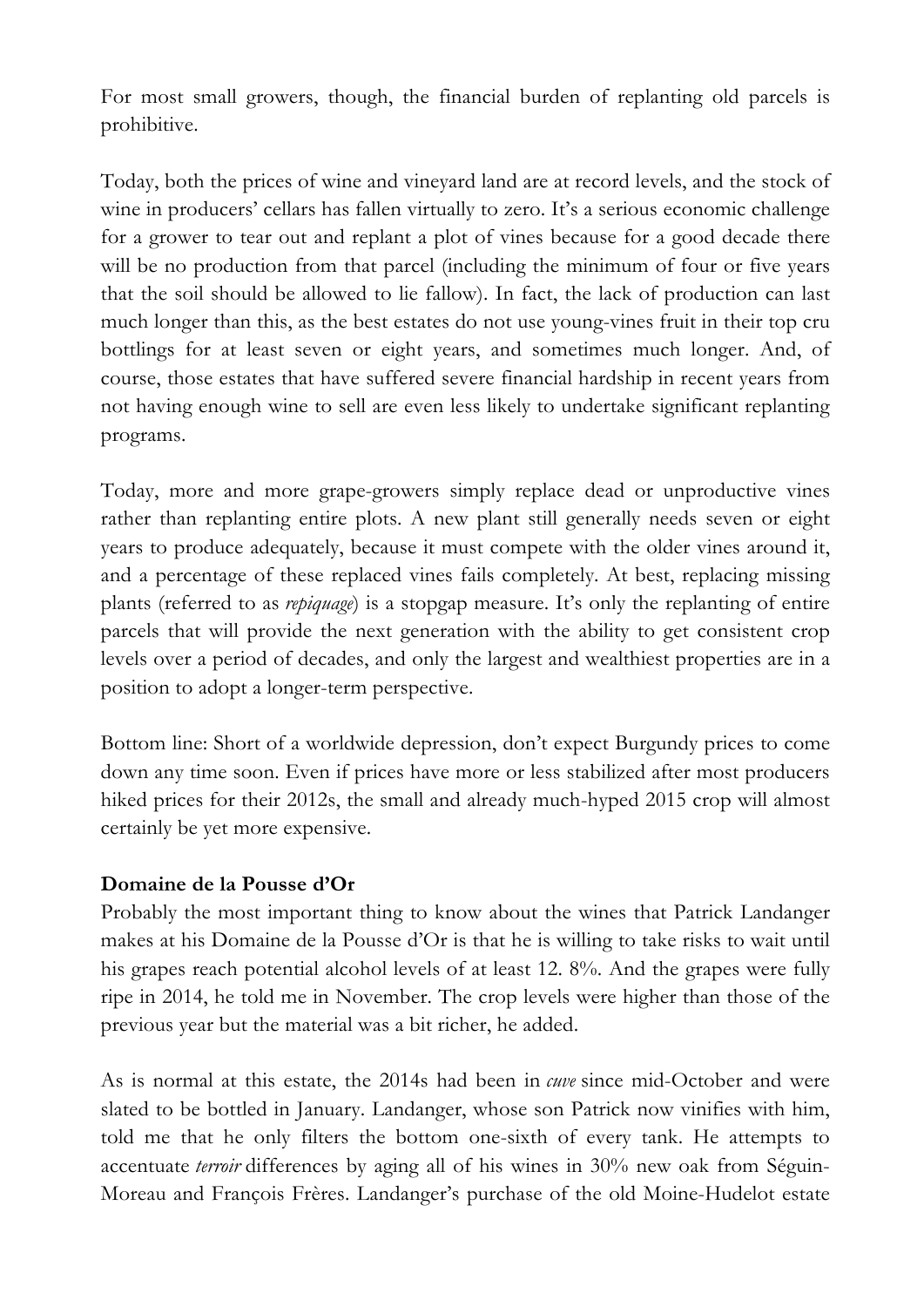in Chambolle-Musigny in 2008 has been looking more and more prescient in recent vintages, as his home village of Volnay has suffered from extremely low crop levels since 2012. Incidentally, Landanger told me that virtually all of the Moine-Hudelot vines are 25 to 30 years of age—in other words, not too old.

## **2014 Domaine de la Pousse d'Or Santenay "Clos Tavannes" 1er Cru**

Bright ruby. Fresh red and blue fruit scents are accompanied by hints of violet pastille and Asian spices. Sweet and seamless on the palate, offering juicy boysenberry and black raspberry flavors sharpened by a jolt of zesty acidity. Manages to be both densely packed and lithe, finishing sappy, sweet and very long, with gentle tannins adding shape. **(86-89 points)**

# **2014 Domaine de la Pousse d'Or Volnay en Caillerets 1er Cru**

Dark ruby-red. Very primary, ripe aromas of black raspberry, blueberry and chocolate show a touch of animal fur reduction. Sweet and chocolatey in the mouth but a bit chunky today. The wine's substantial tannins are still somewhat unrefined. Although the Pousse d'Or wines were in tank in November, they remained on their fine lees. **(89-91 points)**

# **2014 Domaine de la Pousse d'Or Volnay Clos de la Bousse d'Or 1er Cru**

Bright medium ruby. Aromas of black cherry, black licorice, resin and mint are lifted by high notes of violet and peppery herbs. Comes across as more mineral in the mouth than the Caillerets, but also with a distinct herbal aspect to its flavors of black fruits and dark chocolate. This extremely primary wine, made from a crop level below 20 hectoliters per hectare, finishes with substantial, slightly drying tannins. Incidentally, Landanger prunes short for a crop load of 35 hectoliters per hectare, preferring this approach to carrying out a green harvest during summer to reduce yields. **(90-92 points)**

# **2014 Domaine de la Pousse d'Or Volnay Clos d'Audignac 1er Cru**

Bright medium red with ruby highlights. Liqueur-like aromas of cherry, boysenberry, meaty plum, spices and smoky oak. A bit more red and less primary than the darker Clos de la Bousse d'Or. Suaver in texture too; tight on entry, then opens nicely toward the back. Plenty of energy here, owing to the cooler site. Finishes with a saline element and substantial spicy tannins. **(89-92 points)**

# **2014 Domaine de la Pousse d'Or Volnay Clos des 60 Ouvrées 1er Cru**

(from vines averaging 50 years of age): Full medium ruby. Black cherry, licorice, animal fur, violet and menthol on the slightly reduced nose. Sweet, primary and densely packed, showing noteworthy purity to its chewy flavors of dark berries,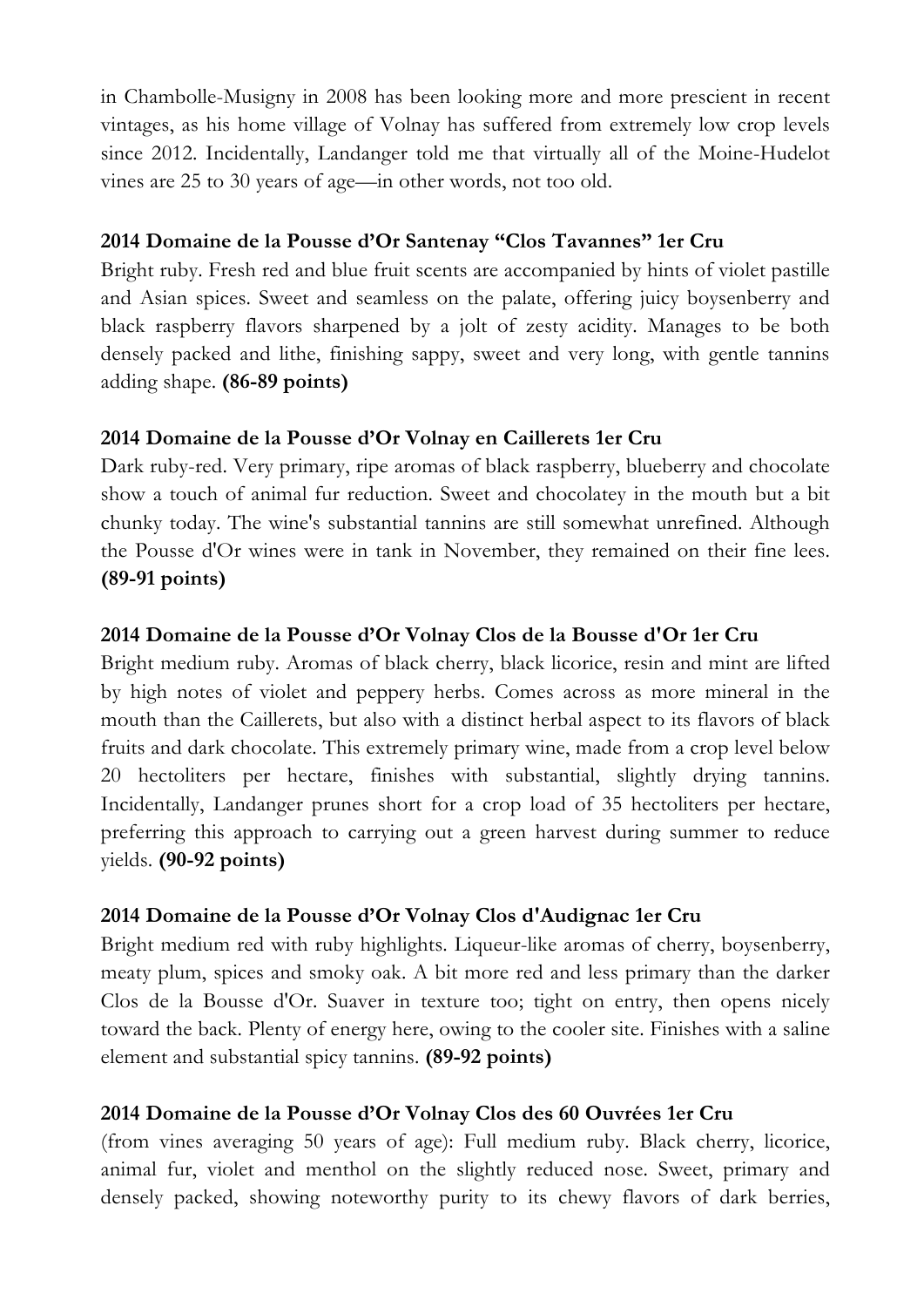licorice and minerals. At once silky and vibrant, with a rising, energetic finish featuring refined tannins. A very successful Volnay for the year. **(90-93 points)**

# **2014 Domaine de la Pousse d'Or Pommard Les Jarollières 1er Cru**

Dark ruby-red. Reduced, musky aromas of black raspberry, chocolate and animal fur; smells chunkier than the Volnay Clos des 60 Ouvrées. Fat and sweet in the mouth, conveying a slightly roasted quality but also a touch of greenness to its black cherry flavors, along with a hint of leathery reduction. Strong tannins are buffered by the wine's solid material, but the roasted/herbal quality suggests that the grape sugars outpaced phenolic ripeness in the lead-up to the harvest. **(89-91 points)**

# **2014 Domaine de la Pousse d'Or Corton Bressandes Grand Cru**

Deep ruby-red. Very ripe but reticent aromas of smoke, mocha and incense, plus a piquant suggestion of blood peach. Very sweet and silky but still with a touch of reduction to the dark berry and violet flavors. Underlying minerality gives the palate good definition. Best today on the energetic, rising finish, which shows a delightful light touch. **(90-92 points)**

# **2014 Domaine de la Pousse d'Or Corton Clos du Roi Grand Cru**

Medium ruby. Black cherry, licorice and crushed stone on the nose, complicated by a smoky nuance. Lusher and broader than the Bressandes but nicely delineated as well, delivering a burst of black cherry fruit. Finishes firmly tannic, focused and subtly long, with terrific energy. A very graceful Corton grand cru. **(91-93 points)**

## **2014 Domaine de la Pousse d'Or Chambolle-Musigny Les Groseilles 1er Cru**

Dark, saturated red. Inviting aromas of redcurrant, roasted coffee and smoked meat. Very sweet and pliant; not hugely concentrated but more delineated than the Feusselottes, showing good mineral verve to its currant and boysenberry flavors. A lovely fruity style of wine with excellent length. **(89-91 points)**

## **2014 Domaine de la Pousse d'Or Chambolle-Musigny Les Charmes 1er Cru**

Full, saturated medium ruby. Slight musky reduction to the superripe aromas of blackberry, licorice, white and black pepper and bitter chocolate; this reminded me of a young Château Pavie(!). Plush, round and seamless, with very ripe black raspberry and dark chocolate flavors framed by harmonious acidity. This concentrated, tactile, lightly saline wine finishes with chewy tannins and excellent length. **(90-92 points)**

**2014 Domaine de la Pousse d'Or Chambolle-Musigny Les Amoureuses 1er Cru** Bright ruby-red. Raspberry, smoked meat and an iron nuance on the nose, lifted by a floral topnote. Tighter in the mouth than the other Chambolle *cuvées* here, but also in